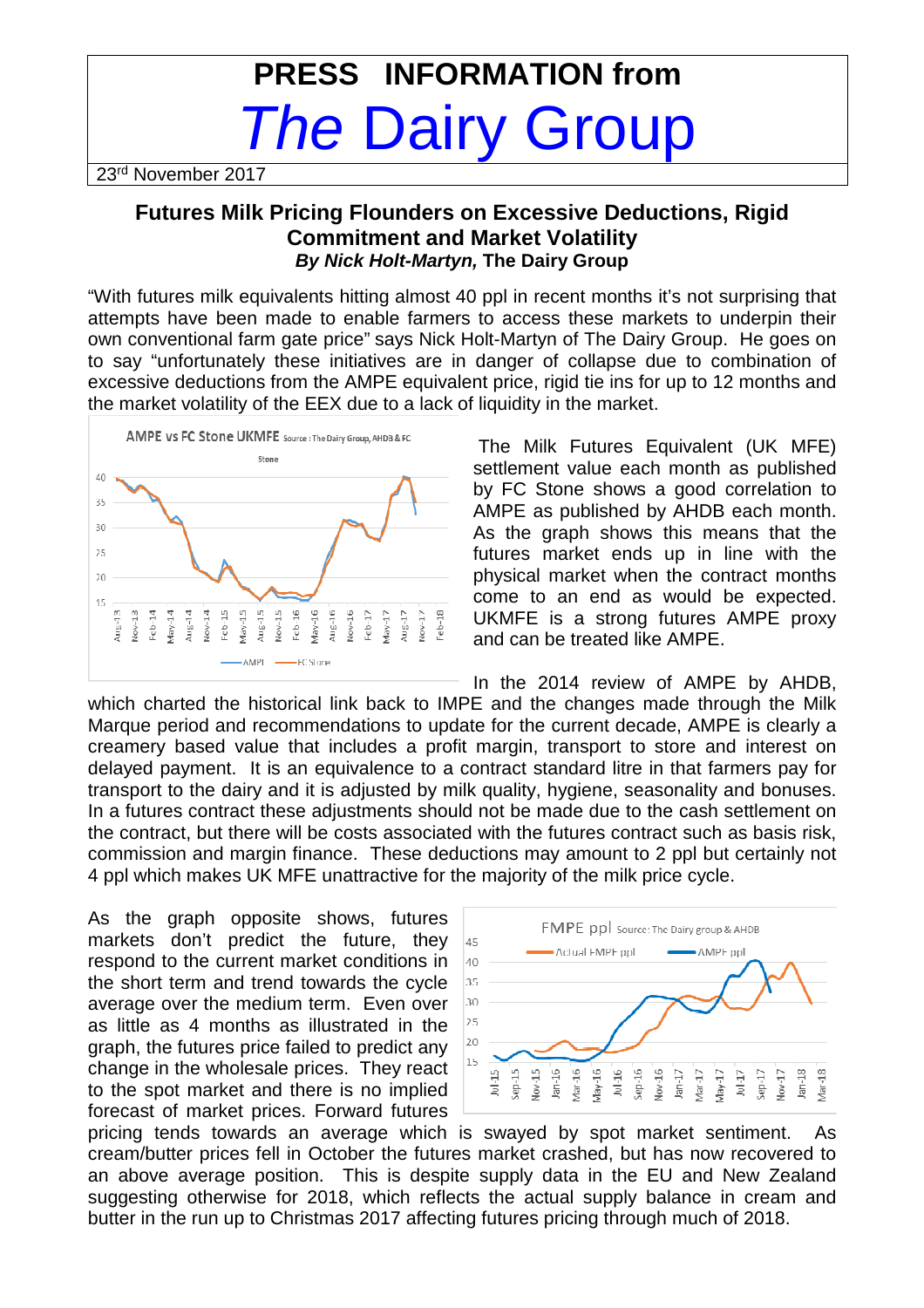Tying any operator into futures pricing for 12 months, with no escape irrespective of market conditions is certainly novel and grossly unfair. Decisions regarding participation had to be made at a point in the cycle only 2 months ago on information that no longer applies. The graph shows the price evolution of contract months during the summer of 2018. The prices fell based on the fall in cream/butter prices up to 11 months before which had been at record levels and unlikely to sustain for that length of time. The same would apply if the market had been low but suddenly took off, access would have been denied until some future date. The short term volatility of the futures market means that



participants need to able to opt in or out subject to conditions to ensure normal market function. Futures markets depend on a high volume of participation to function correctly. The rapid decline in futures prices in October and their partial recovery are all indicators of a very low level of participation in the dairy markets on the EEX. Reaction and over reaction become common features where a market has too few players to mollify volatility in the spot markets. With SMP moribund on the back of high cream/butter prices that could have

provided a cross sector subsidy enabling disposal of SMP at close to Intervention price levels. Now with intervention stores shut and cream/butter pricing coming back to global levels there is limited opportunity going forward exacerbated by a surge in EU milk production. All these factors were known before October and yet failed to affect the 2018 futures price until the cream/butter value fell. The likely pricing in 2018 hasn't actually changed in that supply was always going to respond to higher milk prices, the butter shortage was on a cumulative basis, not on a monthly supply basis through the autumn. Markets in early 2018 were always likely to be lower because there is often a post festive season slump in demand.

On the NZX where participation is greater the bid-offer spread in prices is only 2 to 3% compared to the EEX where it is 7 to 10% most months, but a massive 30% for November. This can only mean greater volatility with markets undecided how to price commodities right up the settlement day. Until the EEX matures in size and scale it is not a market that farmers should be engaged in unless they are able to manage the risk and put up a significant margin.

The farm gate prices are volatile enough without exposure to futures prices that show an exacerbated level of volatility due to the immaturity of the market. In the future, if the EEX continues to grow or can offer a more farmer appropriate interface there may be opportunities for farmer participation. The engagement will need to be very flexible, allow loss making positions to be closed out and most of all allow farmers to dip in or out as market conditions dictate. The futures markets will have a role, but not for everyone and not all the time.